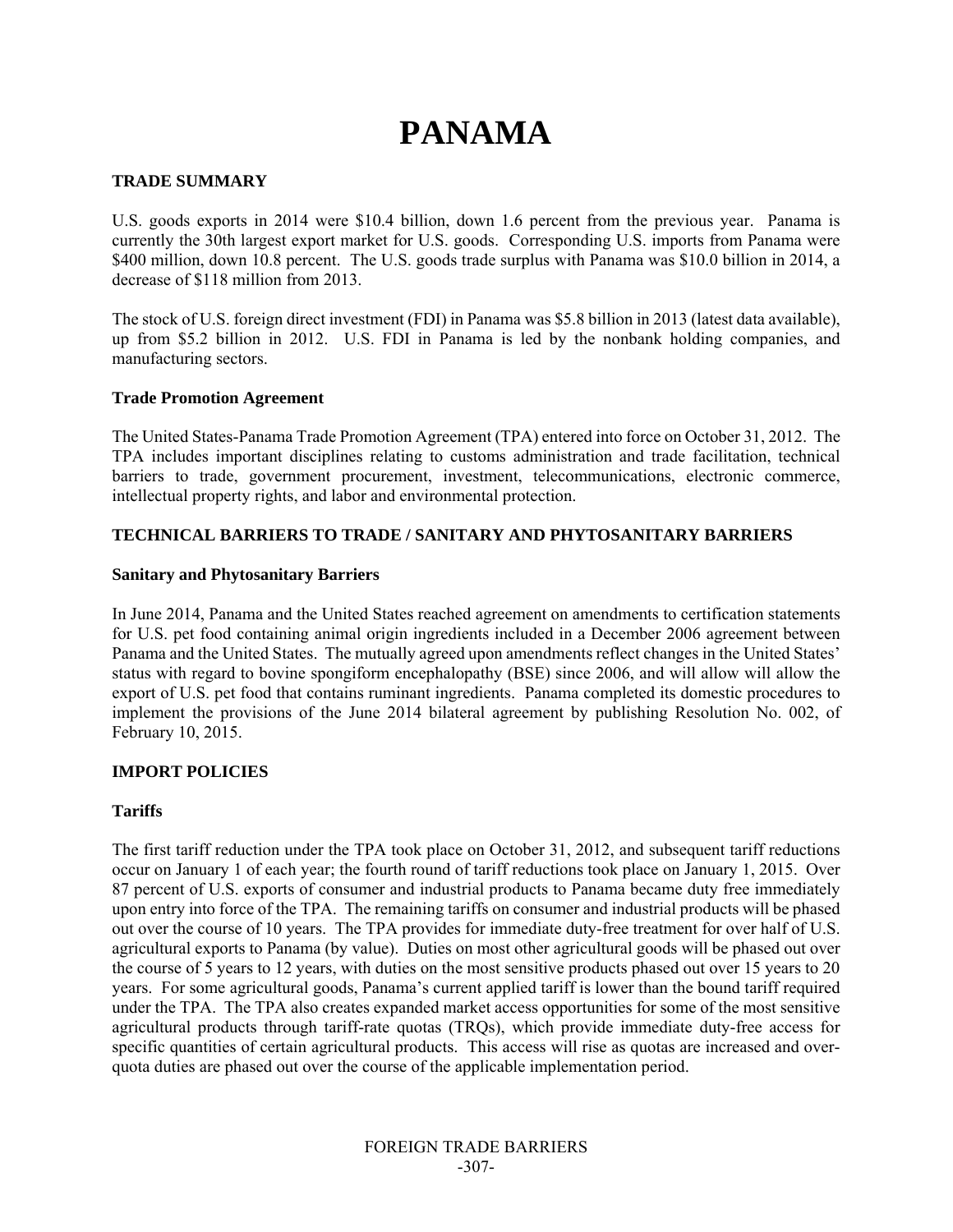Panama's average MFN tariff on industrial and consumer goods is relatively low, at about 7.6 percent, although tariffs on some products are as high as 81 percent. Panama's average MFN tariff on agricultural goods is 13.7 percent, but some agricultural imports face tariffs as high as 260 percent.

## **Nontariff Measures**

In addition to tariffs, all goods and most services sold in Panama, except for foods and feeds, are subject to a seven percent ITBMS (value-added tax). In the case of imported goods, the ITBMS is levied both on the cost, insurance, and freight value, as well as on import duties and other handling charges, which artificially inflate the tax compared to domestic products. The ITBMS is higher for cigarettes and alcohol. Pharmaceuticals, foods, school supplies, goods that will be re-exported, and all products related to transactions occurring in any free zone when using endorsable documents are exempt from the ITBMS. In 2012, the government introduced an excise tax on vehicle sales, which varies from 5 percent to 25 percent based on the value of the vehicle.

Importing entities are required to hold a license to operate in Panama in order to import manufactured goods into the country. The license may be obtained through Panama's online business registration service, "Panama Emprende." Importing entities holding such a license are not required to have a separate import license for individual shipments, except for imports of certain controlled products such as weapons, medicine, pharmaceutical products, and certain chemicals.

Law 42 of April 2011, which entered into force in 2013, promotes the production and use of domesticallyproduced biofuels through the provision of various incentives. For example, Law 42 imposes a tax on the use of anhydrous bioethanol and biodiesel blended with gasoline and diesel, respectively, while at the same time establishing an offsetting tax credit that can be earned through the purchase of bioethanol and biodiesel produced for domestic sources. The United States has expressed concerns with Law 42 in light of Panama's WTO commitments. In 2014, Panama mitigated the commercial impact of the discriminatory provision of Law 42 by suspending the previous requirement that gasoline sold in Panama contain ethanol and also changing the official price of ethanol significantly from a price set above the world market price to a price linked to a reference price based on the U.S. Gulf price.

# **GOVERNMENT PROCUREMENT**

Panamanian Law 22 of 2006, as amended, regulates government procurement and other related issues. Law 22 requires publication of all proposed government purchases, and established "Panama Compra," an Internet-based procurement system. Panama has an administrative court to handle all public contracting disputes. The rulings of this administrative court are subject to review by Panama's Supreme Court.

Despite the oversight of the administrative court, political interests often appear to influence procurement decisions. Panamanian business leaders have expressed concerns regarding what they believe is excessive use of sole-source contracting, and U.S. firms have expressed concern about how the government of Panama establishes and evaluates the criteria used to select a procurement winner.

The TPA introduced new disciplines on covered government procurements. The goal of the disciplines is to ensure the integrity and fairness of the procurement process. The TPA applies to procurements by covered entities for procurements that are above the value thresholds. Not all Panamanian governmental entities are covered under the TPA. The thresholds vary, but for covered central government entities, the threshold for procurements of goods and services is a minimum \$204,000, while the threshold for construction procurements is \$7,864,000. Higher thresholds apply to sub-central and other government entities.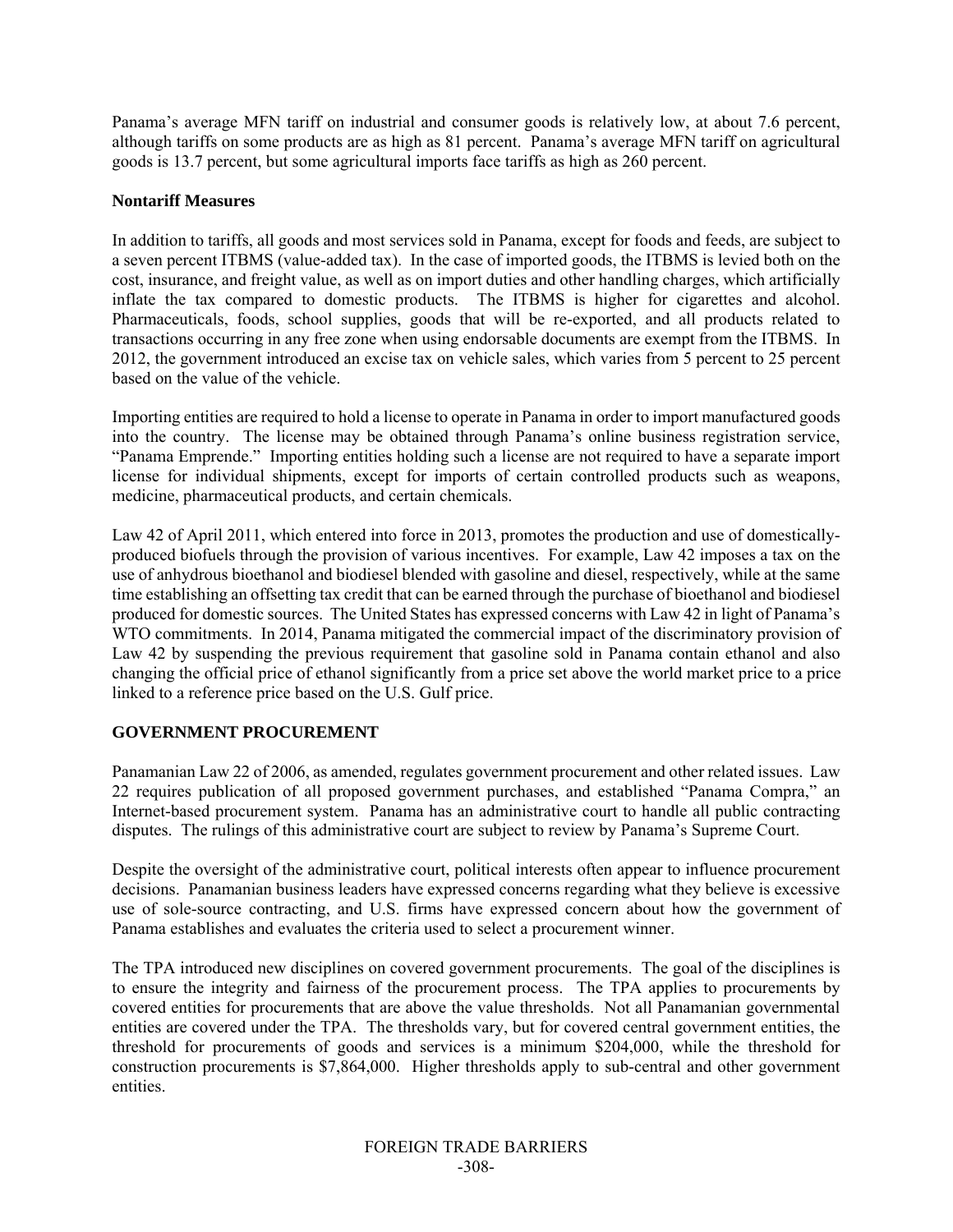When Panama became a WTO Member, it committed to accede to the WTO Agreement on Government Procurement (GPA). However, on July 30, 2013, Panama withdrew its application for accession to the GPA, and the obligation remains outstanding.

# **EXPORT SUBSIDIES**

Panama's Law 82 of 2009 created an agricultural export promotion program, known as the Certificate of Promotion of Agricultural Exports (CEFA) program. The CEFA gives incentives to agricultural exporters to reduce packing and transportation costs for specified nontraditional agricultural products. Under the TPA, both countries committed to not using such export subsidies on any agricultural good destined to each other's markets. In 2014, the government of Panama issued 537 certificates valued at \$7,771,841 to non-U.S. destinations.

A number of export industries, such as tourism, and special economic areas, such as free trade zones, are exempt from paying certain types of taxes and import duties. The government of Panama established this policy to attract foreign investment, especially in economically depressed regions, such as the city of Colon. Companies that benefit from these exemptions are not eligible to benefit from the CEFA program for their exports. The 99 companies operating in Panama's 15 free zones may import inputs duty free, if products assembled in the zones are to be exported. There are 75 call centers officially registered under the free zones regime.

Under the TPA, Panama may not adopt new duty waivers or expand existing duty waivers conditioned on the fulfillment of a performance requirement (*e.g.*, the export of a given level or percentage of goods or the use of domestic content in the production of goods).

### **INTELLECTUAL PROPERTY RIGHTS PROTECTION**

The government of Panama is making efforts to strengthen the enforcement of intellectual property rights (IPR). A Committee for Intellectual Property (CIPI), comprising representatives from five government agencies (Colon Free Zone, Offices of Intellectual Property Registry and Copyright under the Ministry of Commerce and Industry, Customs, and the Attorney General), under the leadership of the Ministry of Commerce and Industry, is responsible for development of intellectual property policy in Panama.

In 2012, Panama updated its legislative framework in order to implement the requirements of the TPA, which called for improved standards for the protection and enforcement of a broad range of IPR. These include enhanced protections for patents, trademarks, undisclosed test and other data submitted to obtain marketing approval for pharmaceuticals and agricultural chemicals, digital copyrighted products such as software, music, text, and videos, and further deterrence of piracy and counterfeiting.

In 2013, Panama began implementing a system identifying geographical indications (GIs) in response to European Union applications to register a range of GIs in Panama. The United States has engaged extensively with Panama to ensure that market access for U.S. agricultural producers is preserved and will continue to do so.

## **INVESTMENT BARRIERS**

While Panama maintains an open investment regime and is generally receptive to foreign investment, U.S. investors and individual property holders continue to raise concerns about property disputes. Many of these disputes appear to stem from the general lack of titled land in Panama and inadequate government administration of the property system. Although Panama enacted a law in 2009 (Law 80) that attempted to address the lack of titled land in certain parts of the country, decisions taken by the National Land Authority

> FOREIGN TRADE BARRIERS -309